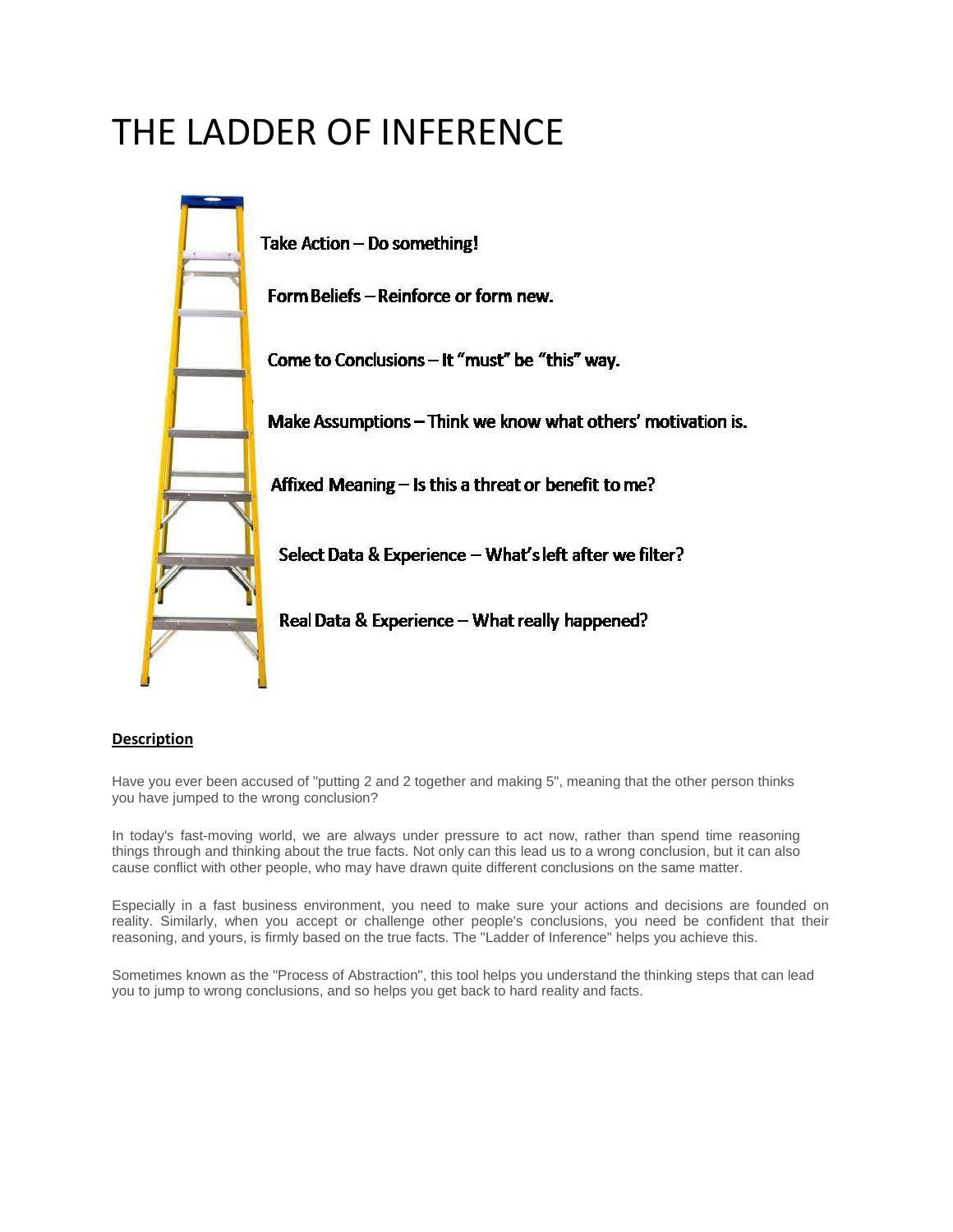# **The Theory**

The Ladder of Inference describes the thinking process that we go through, usually without realizing it, to get from a fact to a decision or action. The thinking stages can be seen as rungs on a ladder and are shown in the image.

Starting at the bottom of the ladder, we have reality and facts. From there, we:

- Experience these selectively based on our beliefs and prior experience.
- Interpret what they mean.
- Apply our existing assumptions, sometimes without considering them.
- Draw conclusions based on the interpreted facts and our assumptions.
- Develop beliefs based on these conclusions.
- Take actions that seem "right" because they are based on what we believe.

This can create a vicious circle. Our beliefs have a big effect on how we select from reality, and can lead us to ignore the true facts altogether. Soon we are literally jumping to conclusions – by missing facts and skipping steps in the reasoning process.

By using the Ladder of Inference, you can learn to get back to the facts and use your beliefs and experiences to positive effect, rather than allowing them to narrow your field of judgment. Following this step-by-step reasoning can lead you to better results, based on reality, so avoiding unnecessary mistakes and conflict.

#### **How to use the theory**

The Ladder of Inference helps you draw better conclusions, or challenge other people's conclusions based on true facts and reality. It can be used to help you analyze hard data, such as a set of sales figures, or to test assertions, such as "the project will go live in April". You can also use it to help validate or challenge other people's conclusions.

The step-by-step reasoning process helps you remain objective and, when working or challenging others, reach a shared conclusion without conflict.

Use the following steps to challenge thinking using the Ladder of Inference:

- 1. Stop! It's time to consider your reasoning.
- 2. Identify where on the ladder you are. Are you:
	- Selecting your data or reality?
	- Interpreting what it means?
	- Making or testing assumptions?
	- Forming or testing conclusions?
	- Deciding what to do and why?
- 3. From your current "rung", analyze your reasoning by working back down the ladder. This will help you trace the facts and reality that you are actually working with.
	- At each stage, ask yourself WHAT you are thinking and WHY. As you analyze each step, you may need to adjust your reasoning. For example you may need to change some assumption or extend the field of data you have selected.
	- The following questions help you work backwards (coming down the ladder, starting at the top):
		- 1. Why have I chosen this course of action? Are there other actions I should have considered?
		- 2. What belief lead to that action? Was it well-founded?
		- 3. Why did I draw that conclusion? is the conclusion sound?
		- 4. What am I assuming, and why? Are my assumptions valid?
		- 5. What data have I chosen to use and why? Have I selected data rigorously?
		- 6. What are the real facts that I should be using? Are there other facts I should consider?
	- 4. With a new sense of reasoning (and perhaps a wider field of data and more considered assumptions), you can now work forwards again – step-by-step – up the rungs of the ladder.